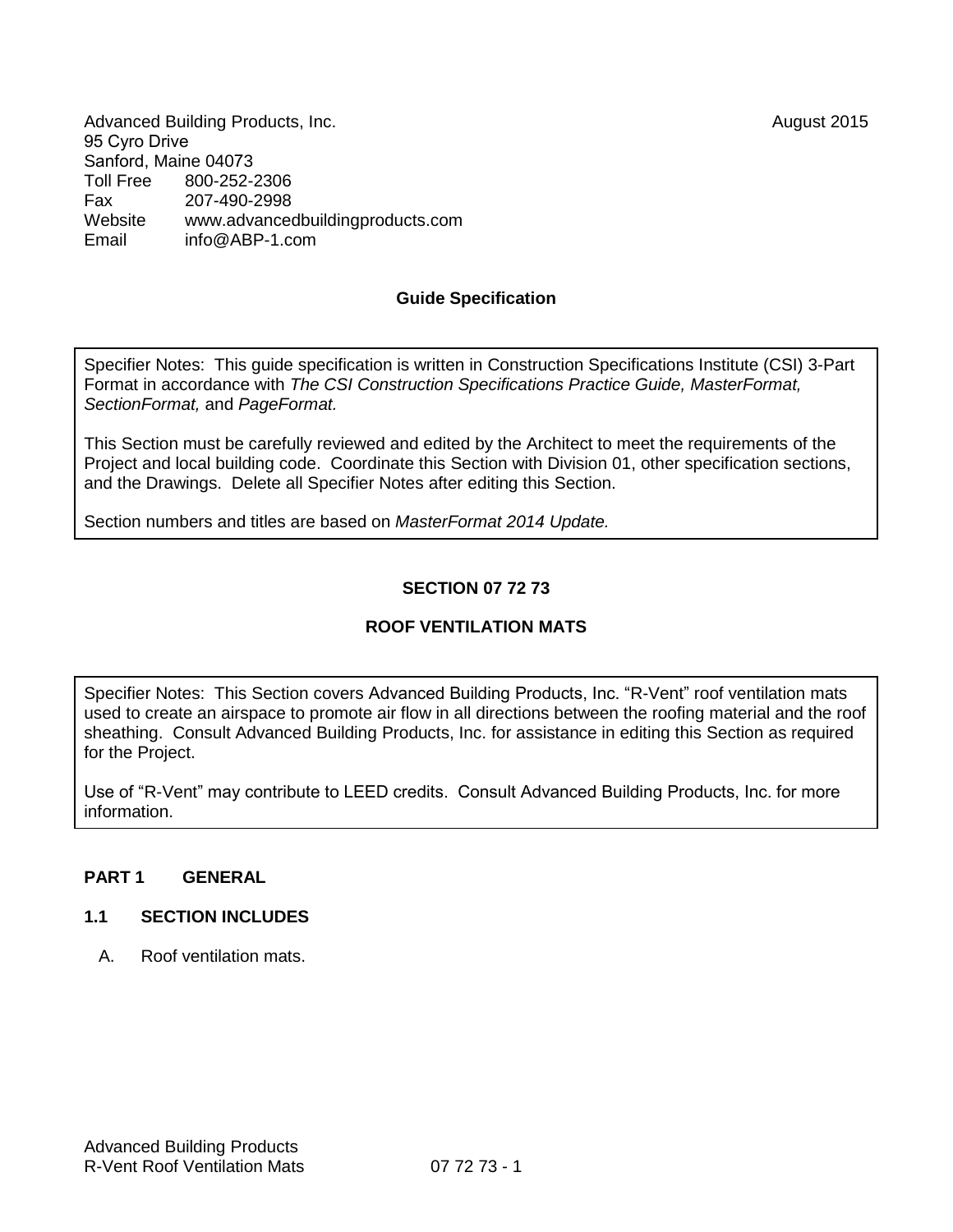# **1.2 RELATED REQUIREMENTS**

Specifier Notes: Edit the following list of related sections as required for the Project. Limit the list to sections with specific information that the reader might expect to find in this Section, but is specified elsewhere.

A. Section 07 72 00 – Roof Accessories.

## **1.3 REFERENCE STANDARDS**

Specifier Notes: List reference standards used elsewhere in this Section, complete with designations and titles.

- A. ASTM International (ASTM) [\(www.astm.org\)](http://www.astm.org/):
	- 1. ASTM D 5035 Standard Test Method for Breaking Force and Elongation of Textile Fabrics (Strip Method).
	- 2. ASTM D 5261 Standard Test Method for Measuring Mass per Unit Area of Geotextiles.

# **1.4 SUBMITTALS**

Specifier Notes: Edit the Submittals article as required for the Project. Delete submittals not required.

- A. Comply with Division 01.
- B. Product Data: Submit manufacturer's product data, including installation instructions.
- C. Samples: Submit manufacturer's sample of roof ventilation mats, minimum 6 inches by 6 inches.
- D. Manufacturer's Certification: Submit manufacturer's certification that materials comply with specified requirements and are suitable for intended application.
- E. Warranty Documentation: Submit manufacturer's standard warranty.

## **1.5 QUALITY ASSURANCE**

A. Manufacturer's Qualifications: Manufacturer regularly engaged, for a minimum of 5 years, in the manufacturing of roof ventilation mats of similar type to that specified.

#### **1.6 DELIVERY, STORAGE, AND HANDLING**

- A. Delivery Requirements: Deliver materials to site in manufacturer's original, unopened containers and packaging, with labels clearly identifying product name and manufacturer.
- B. Storage and Handling Requirements:
	- 1. Store and handle materials in accordance with manufacturer's instructions.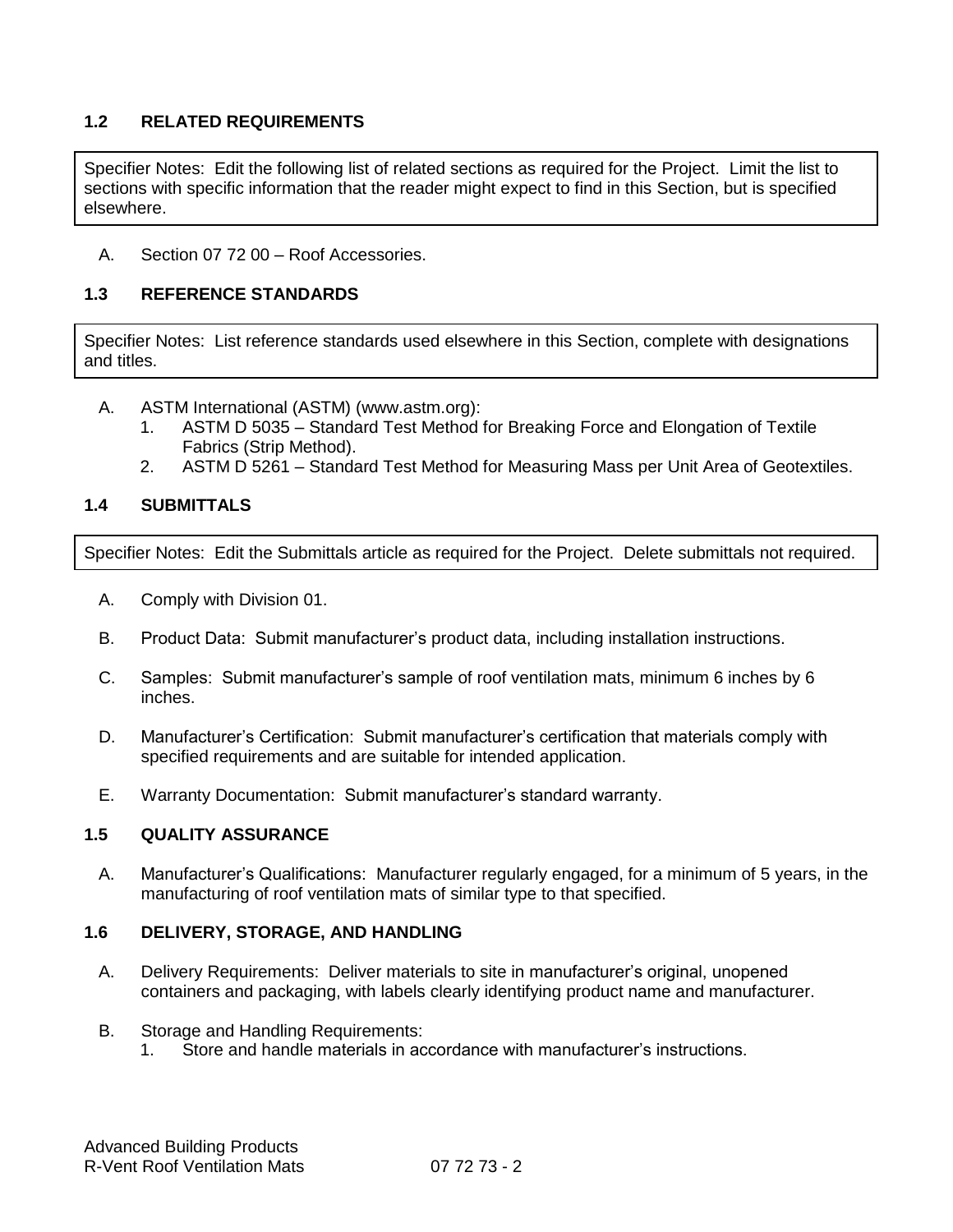- 2. Keep materials in manufacturer's original, unopened containers and packaging until installation.
- 3. Store materials in clean, dry area indoors.
- 4. Protect materials during storage, handling, and installation to prevent damage.

# **PART 2 PRODUCTS**

### **2.1 MANUFACTURERS**

A. Manufacturer: Advanced Building Products, Inc., 95 Cyro Drive, Sanford, Maine 04073. Toll Free 800-252-2306. Fax 207-490-2998. Website [www.advancedbuildingproducts.com.](http://www.advancedbuildingproducts.com/) Email info@ABP-1.com.

Specifier Notes: Specify if substitutions will be permitted.

B. Substitutions: [Not permitted] [Comply with Division 01].

## **2.2 MATERIALS**

- A. Roof Ventilation Mats: "R-Vent".
	- 1. Material: Nylon 6.
	- 2. Type: Flexible, entangled open mesh.
	- 3. Thickness: 0.361 inch (9 mm).
	- 4. Unit Weight, ASTM D 5261: 8.66 oz per sq yd.
	- 5. Tensile Strength, ASTM D 5035 Modified:
		- a. Machine Direction: 100.0 lbs per sq ft.
		- b. Transverse Direction: 68.8 lbs per sq ft.
	- 6. Elongation, ASTM D 5035 Modified.
		- a. Machine Direction: 60 percent.
		- b. Transverse Direction: 53 percent.

## **PART 3 EXECUTION**

### **3.1 EXAMINATION**

- A. Examine surfaces to receive roof ventilation mats.
- B. Notify Architect of conditions that would adversely affect installation or subsequent use.
- C. Do not begin installation until unacceptable conditions are corrected.

## **3.2 INSTALLATION**

A. Install roof ventilation mats in accordance with manufacturer's instructions at locations indicated on the Drawings.